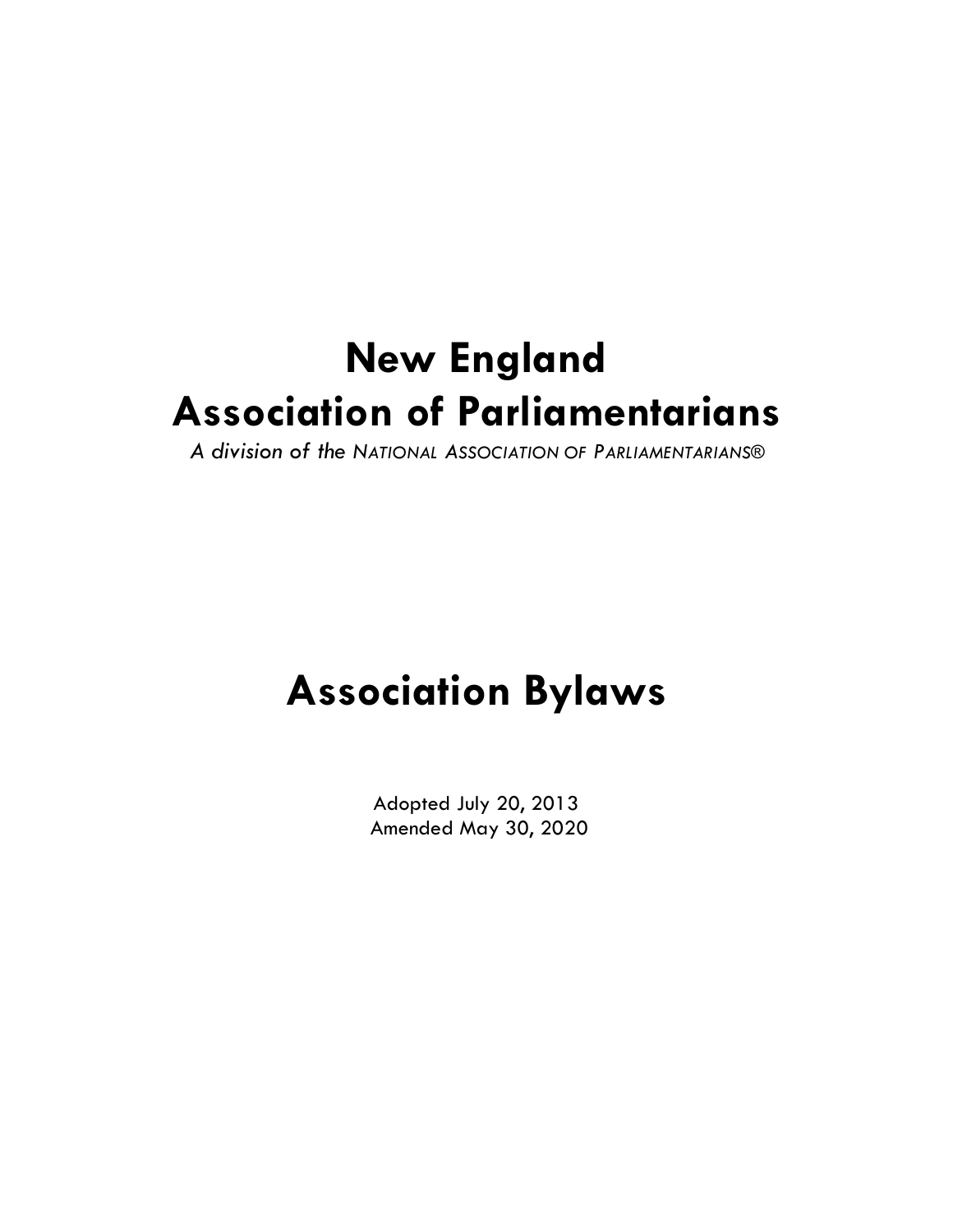## **Bylaws of the New England Association of Parliamentarians**

### **ARTICLE I Name and Scope**

- **Section 1. Name.** The name of this association shall be the New England Association of Parliamentarians (NEAP), a division of the NATIONAL ASSOCIATION OF PARLIAMENTARIANS<sup>®</sup> (NAP).
- **Section 2. Geographic Scope.** NEAP shall be the association of NAP for the adjoining states of Connecticut, Maine, Massachusetts, New Hampshire, Rhode Island, and Vermont.

### **ARTICLE II Object**

This association is organized exclusively for educational purposes in accordance with Section 501(c)(3) of the Internal Revenue Code. Consistent with this purpose, the object and mission of the NEAP shall be to study, teach, promote, and disseminate the philosophy and principles underlying the rules of deliberative assemblies; to promote wider interest in the knowledge and use of parliamentary rules; and to further the objectives and purposes of the NAP.

# **ARTICLE III Members**

- **Section 1. Types.** Any member of NAP is eligible to be a primary, affiliate, or member-atlarge member of NEAP upon payment of NEAP dues. Primary, affiliate, and member-at-large members shall be the same as defined in NAP Bylaws Article IV, Section 8A.
- **Section 2. Provisionals.** Provisionals are individuals preparing for NAP membership. They are not NAP members and may not serve as NEAP delegates to NAP conventions nor as officers of NEAP.

# **ARTICLE IV**

## **Dues and Finances**

**Section 1. Dues.**

- **A. Amount.** Dues shall be \$15.00 per year. Dues for new members shall be prorated monthly for the first year of their membership and shall be based on the date of application for membership.
- **B. Dues Payment.** Primary and member-at-large members shall pay national and association dues directly to NAP Headquarters. Affiliate members and provisionals shall pay dues to the NEAP treasurer.
- **C. Payment Deadline.** Dues shall paid to NAP Headquarters or the NEAP treasurer by January 1. Membership shall be delinquent if dues are not paid by February 1 and forfeited if dues are not paid by March 1.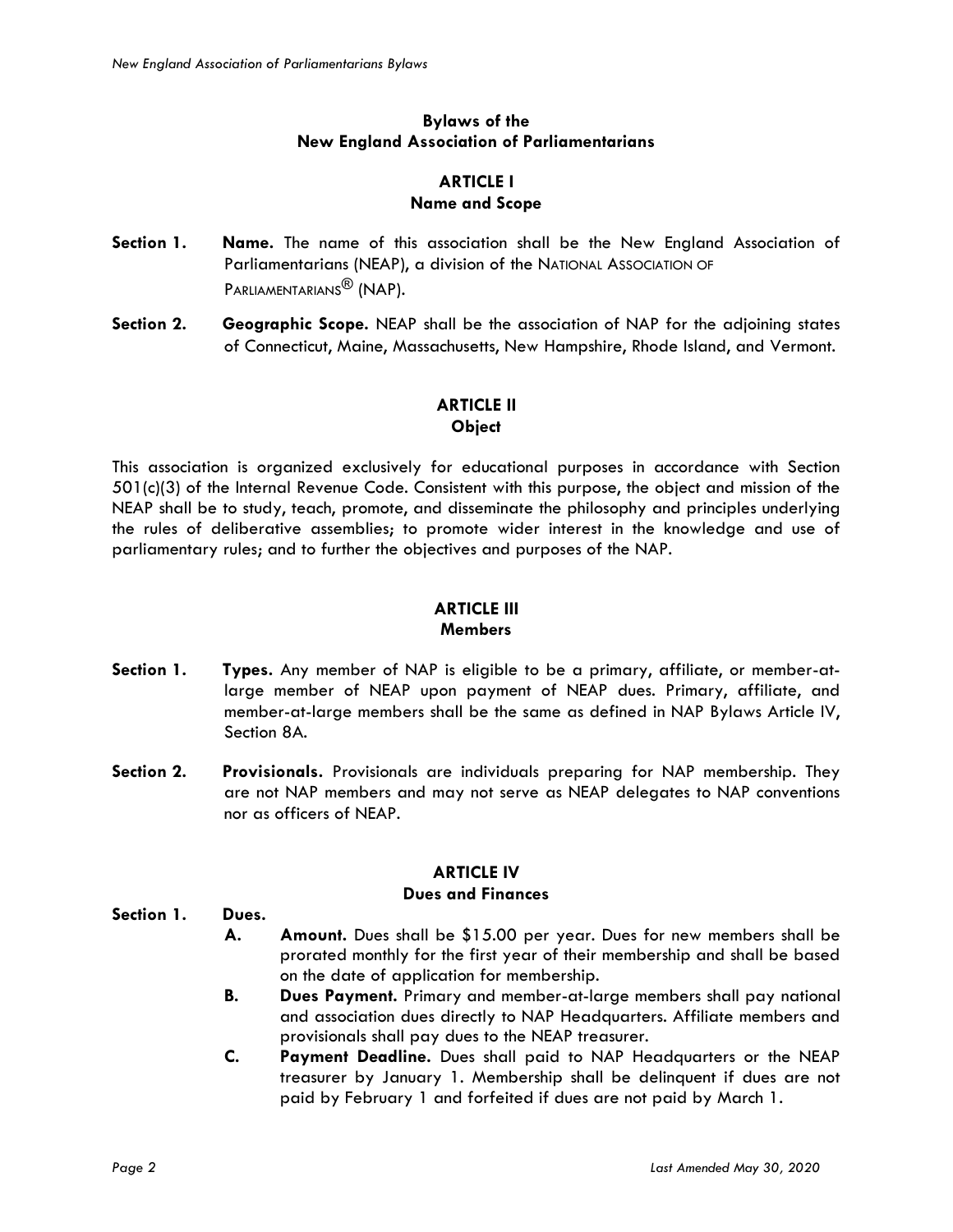- **Section 2. Fiscal Year.** The fiscal year shall be December 1 through November 30.
- **Section 3. Budget**. A proposed budget shall be submitted by the treasurer annually to the NEAP board of directors prior to the beginning of the fiscal year. Approval of the budget shall be deemed authorization to spend within its limits, providing funds remain available.
- **Section 4. No Personal Inurement.** No part of the net earnings of the association shall inure to the benefit of, or be distributable to its members, officers, or other private persons, except that the association shall be authorized and empowered to pay reasonable compensation for services rendered.

### **ARTICLE V Officers**

- **Section 1. Officers.** The officers of this association shall be a president, a vice-president, a secretary, and a treasurer.
- **Section 2. Term of Office.** Officers shall assume their duties at the close of the meeting at which they are elected. Officers shall serve for a term of two years or until their successors are elected.
- **Section 3. Vacancy in Office.** A vacancy in any office except president shall be filled by the board of directors. A vacancy in the office of president shall be filled by the vicepresident.
- **Section 4. Duties.** Officers shall perform the duties prescribed for the office in these bylaws, the adopted parliamentary authority, and as directed by NEAP.
- **Section 5. Appointments**. The president shall appoint a parliamentarian who shall be a registered or professional registered member of NAP and member of NEAP.
- **Section 6. Nominations.** A nominating committee of three members shall:
	- **A.** Be elected at the annual meeting. If there are more than three nominations for the committee, election will be by ballot. The committee will select its own chairman.
	- **B.** Nominate at least one individual for each office for presentation at the conference, provided consent has been obtained from each nominee.

#### **Section 7. Elections.**

- **A.** The officers shall be elected at the conference.
- **B**. Nominations may be made from the floor, provided consent has been obtained from the nominee.
- **C.** Elections shall be by ballot except when there is only one nominee for an office.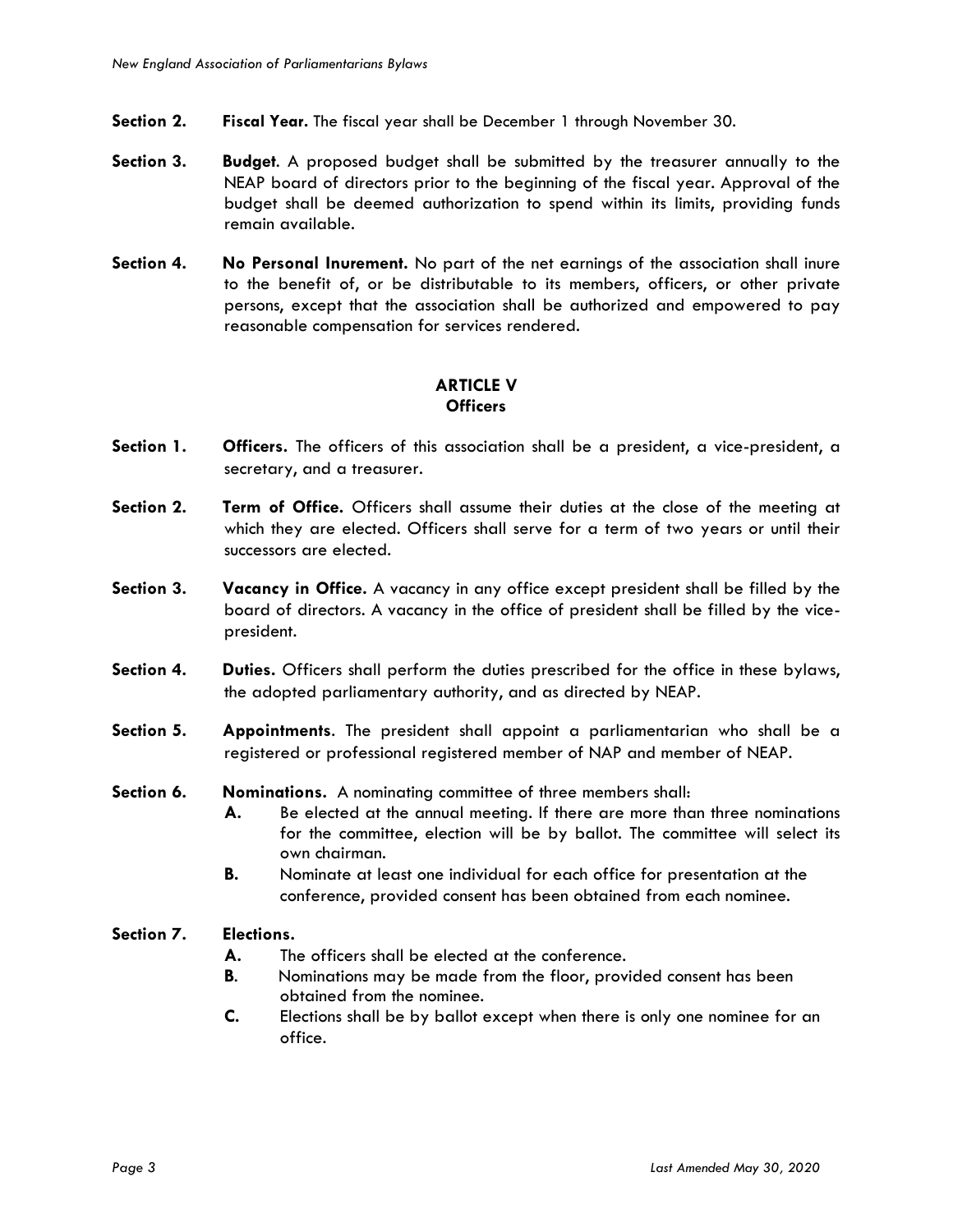# **ARTICLE VI Meetings**

- **Section 1. Regular.** A membership meeting shall be held each year. In even-number years, the membership meeting shall be called an annual meeting. In odd-number years, the membership meeting shall be called a conference.
	- **A. Annual Meeting**. An annual meeting shall be held each even-numbered year for the purpose of receiving reports and transacting such other business as shall properly come before it.
	- **B. Conference**. A conference shall be held in each odd-numbered year for the purpose of electing officers, receiving reports, and transacting such other business as shall properly come before it.
- **Section 2. Special.** Special meetings may be called by the president or a majority of the board of directors and shall be called upon the written request of five members of the association. The purpose of the meeting shall be stated in the call.
- **Section 3. Quorum.** Quorum shall be a majority of the members who registered to attend the meeting.
- **Section 4. Notice.** Notice shall be sent at least 30 days prior to the date set for any meeting.
- **Section 5. Fees.** The registration fee for meetings shall be set by the NEAP board.

# **ARTICLE VII Board of Directors**

- **Section 1. Composition.** The board of directors shall be composed of the officers. The parliamentarian shall be notified of board meetings and may attend board meetings as a non-member advisor.
- **Section 2. Duties.** The board of directors shall be subject to the orders of the association and none of its acts shall conflict with action taken by the association. The board of directors shall:
	- **A.** have general supervision of the affairs of the association between meetings;
	- **B.** fix the date, hour, and place of meetings;
	- **C.** appoint delegates and alternatives to the NAP convention;
	- **D.** adopt policies and procedures for the regular operation of the affairs of the association, including, but not limited to, a check signature authorization policy granting an officer or officers authority to sign checks for authorized expenditures of the association; and,
	- **E.** perform such other duties as are specified in these bylaws or ordered by the association.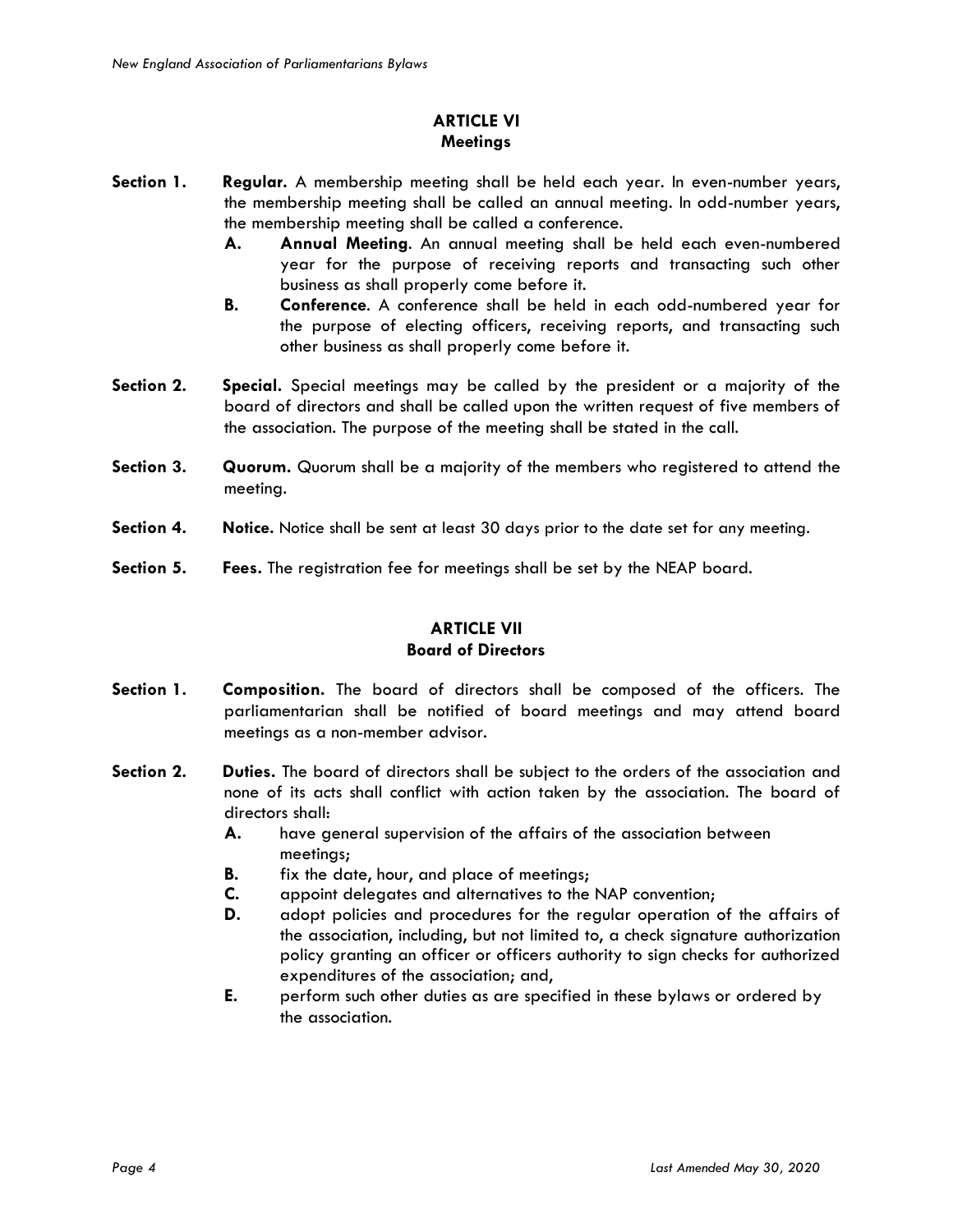#### **Section 3. Meetings.**

- **A.** Regular meetings of the board of directors shall be at the call of the chair or any two members of the board.
- **B.** A majority of the members of the board shall constitute a quorum.
- **C.** The board of directors may take action without a meeting provided a majority of the board has agreed to such action.
- **D.** The secretary shall give at least three days' notice of board meetings to all members of the board.

### **ARTICLE VIII Committees**

- **Section 1. Standing Committees.** Standing committees shall be program, bylaws, education, membership, and audit.
- **Section 2. Composition.** Committees shall be appointed by the president, except the nominating committee. The treasurer shall not be a member of the audit committee. The president may appoint a designee from the NEAP board to serve as an exofficio member of all committees except the nominating committee.

#### **Section 3. Duties.**

- **A.** The program committee shall make all necessary arrangements for regular meetings.
- **B.** The bylaws committee shall study the bylaws of NEAP and submit amendments it considers advisable and those referred by members of NEAP.
- **C.** The education committee shall develop and coordinate educational programs for the association and inform units and members of NAP educational materials.
- **D.** The membership committee shall assist in building and retaining NEAP membership.
- **E.** The audit committee shall review the books and treasurer's draft annual report prior to the annual meeting, conference, and immediately after the conference before books and records are released to a new treasurer.
- **Section 4. Other Committees.** Special committees may be created as necessary by the board of directors or the president.
- **Section 5. Notice of Meetings.** At least three days' notice of committee meetings shall be given to all members of the committee. Notice may be waived if given in writing by all members of the committee.